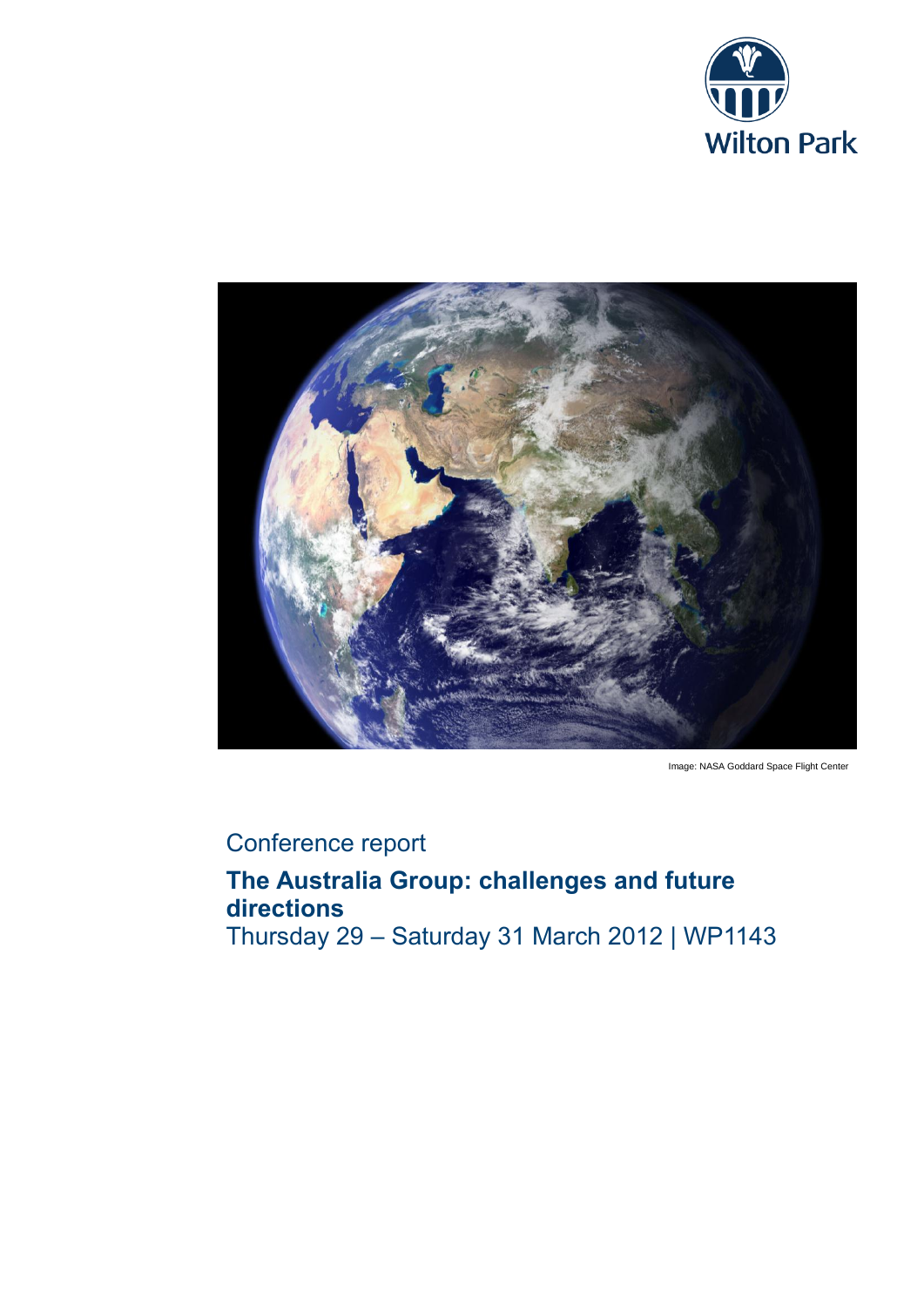

## Conference report

## **The Australia Group: challenges and future directions** Thursday 29 – Saturday 31 March 2012 | WP 1143

## **Introduction**

- 1. In the 27 years since its original meeting at the Australian Embassy in Brussels, the Australia Group (AG) has expanded both its membership and its remit. The original membership of 15 has expanded to 41. From the starting control lists focusing on chemical weapon precursors, the AG lists controls now cover biological pathogens, chemical and biological production equipment, and related technology. They are regarded as the benchmark of export control on dual-use items relevant to chemical and biological weapons (CBW). The Group has set a global standard for best-practice export controls, evinced by the fact that many states adhere to AG-style guidelines and adopt the AG control lists even though they are not members. In this respect, therefore, there is good reason to suppose that the Group's controls have made a substantial contribution to the decreased and inhibited CBW activities worldwide.
- 2. The AG's combination of 'soft law' agreements, informal structure and like-minded membership has been a major factor in this success. However, questions remain about how it can continue to maintain effectiveness when technology is advancing and diffusing, and when many significant potential suppliers remain outside the Group. Should it reinvent itself in order to have a more geographically representative membership and a wider remit than maintenance of control lists, or stick to what it is good at and remain an international benchmark for best practice? The central question, and one that defines how we see the AG's future, is how to achieve global best practice. At heart, this can be seen as a question of identity: whether the AG is fundamentally an export control coordination agreement with a therefore strictly technical remit, or a non-proliferation instrument with a broader political function, augmented beyond export controls. Different ways of grappling with this central question will produce different recommendations for the best way forward.
- 3. The Group does not of course work in isolation but is part of a global network, in that it sits within the international structure of non-proliferation instruments. The AG is interconnected with them not only in the sense that it has an overlapping remit, but also in the sense that its members also belong to the other constituent parts of that wider structure. A certain amount of 'silo-isation' is nonetheless evident here, which is possibly inevitable given the differing participation of member-country officials in the AG as opposed to the various other instruments. This presents difficulties for optimizing and rationalizing the activities of the various instruments, further complicated by the fact that some instruments like the AG have little or no institutional existence beyond their member states. Getting these instruments to cooperate and interact more with each other therefore probably starts and ends with encouraging their member states to do this.
- 4. Given this problem, if the AG is to pursue the aim of generating global adherence to its control lists, including on the part of states that are not AG members and unlikely to become members, then leveraging that adherence via UNSCR1540 and through likeminded members of the Global Partnership Against the Spread of Weapons and

*"Australia Group controls are regarded as the benchmark of export control on dual-use items relevant to chemical and biological weapons"*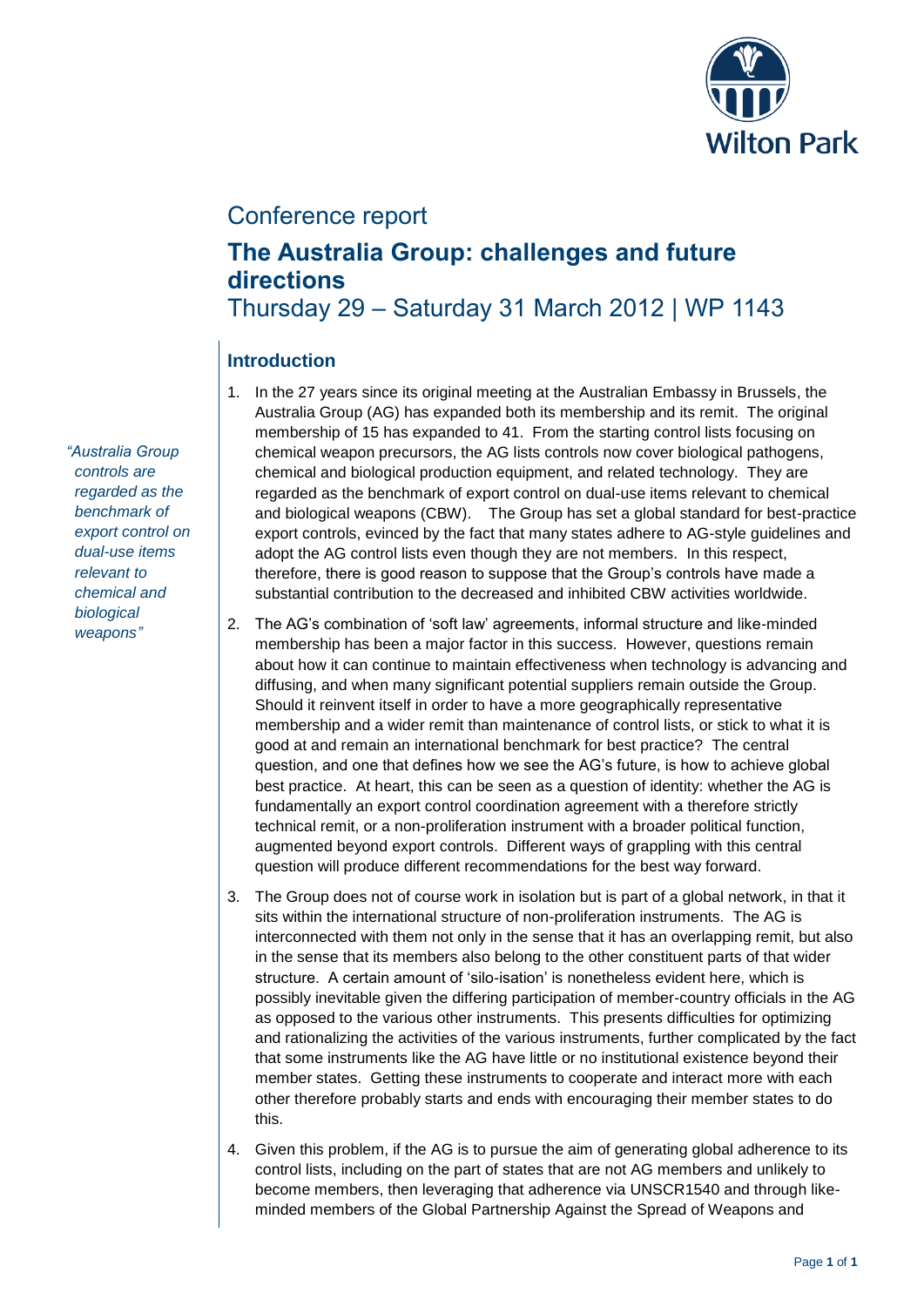Materials of Mass Destruction (GP) is worth pursuing. Many states are not yet fully implementing their obligations under UNSCR1540, and given that the AG represents the global benchmark of best practice on CBW export controls, its experience and expertise on this should be invaluable. If that is the AG's 'unique selling point', then that of the GP must be resources and the capacity to fund and implement concrete programs to address biological and chemical threats. Thus, leveraging the GP as part of AG outreach has the potential to help both the AG and GP meet respective objectives while at the same time going a long way to achieving successful implementation of 1540.

## **Trends and challenges**

- 5. Although the requirement for traditional export controls remains, as does the AG's role in setting global standards on CBW controls, the Group is confronted by trends in production and in scientific advances that require a response. These trends are intimately connected with the normal advance in civil science and technology, and can be thought of as the challenges of horizontal spread and forward spread. That is to say, the spread of production capacity to new states, meaning that importers are becoming exporters; and the forward advances of science, producing new technology.
- 6. With respect to the former, the globalisation of the chemical and biological industries means that an increasing number of significant suppliers are NOW outside the formal membership of the AG. This in turn presents the Group with a choice between formal expansion of membership or what might be called 'soft expansion' whereby the AG helps non-members to implement its controls without the need to formally subscribe to membership. Each has political implications which are addressed below.
- 7. Regarding trends in scientific advances, the AG is, in common with all institutions engaged in CBW non-proliferation, facing a rapidly evolving technological environment. The growing convergence between chemistry and biology has blurred the distinction between chemical and biological warfare agents and their production processes, as has the emergence of non-traditional agents. Intangible transfers continue to grow in complexity, something evinced by the 'cloud', by which scientists working in Europe leave work at the close of the day and hand over electronically to colleagues in North America who are just arriving, who then hand over to colleagues in East Asia, and so on. Biological sciences in particular continues to advance dramatically, a trend that seems certain to continue and result in developments that are not only new to AG controls but may emerge below the sightlines of governments.
- 8. Helping the Group and its member governments better understand and cope with technological change and diffusion points to a need for better engagement with industry and academia in CBW non-proliferation. Moreover, it appears that industry does not always understand why the rules are in place, re-emphasising this need for improved engagement. Finding and appointing 'champions' within the industrial, academic and scientific communities is one option for doing this. Such individuals can work to help inform the AG and change awareness from within their own institutions rather than having this imposed by governments. Getting buy-in in this way can make for much more resilient and robust adherence in these communities.
- 9. These externally-driven challenges also draw attention to other, more internally-driven issues to be addressed, including information-sharing, burden-sharing, and how to maximise resources. Information-sharing is always important; the AG may only be as strong as the information that is collectively shared. The Group has a good track record here, probably because of its relatively small size and like-minded membership. Information does not always mean intelligence – it can also mean best practice and experience – and it may be that intelligence is not always the most important information shared. For example, the New and Evolving Technologies Technical Experts Meeting (NETTEM) can be improved in order to facilitate more effective sharing of information on future technology trends. It may be worth noting a potential

*"The Group is confronted by trends in production and in scientific advance that require a response"*

*"Helping the Group and its member governments better understand and cope with technological change and diffusion points to a need for better engagement with industry and academia in CBW non-proliferation"*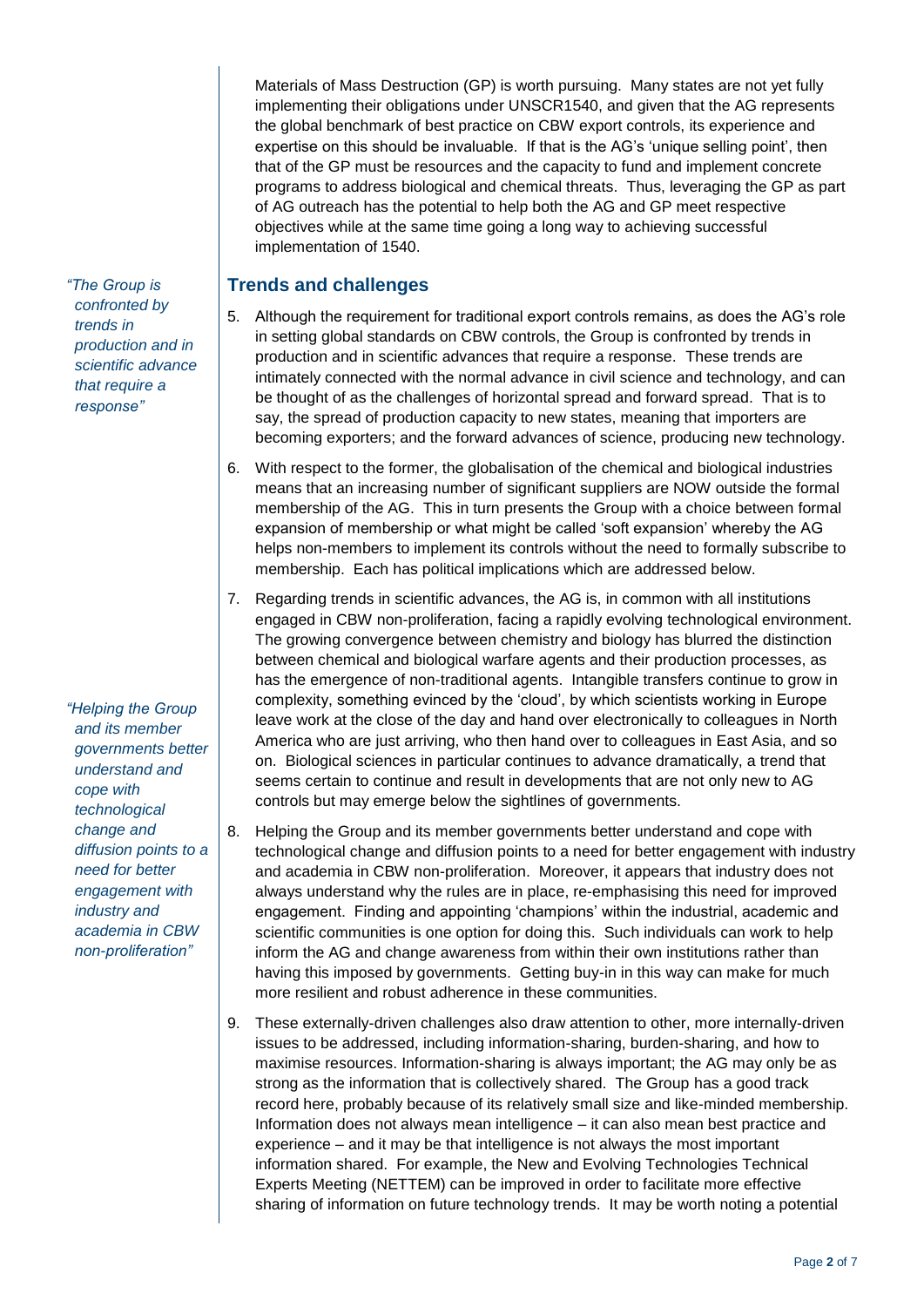paradox at this point: wider formal membership may make it easier to get "the word" out to more countries, but the concomitant risk of diluting political like-mindedness may make sharing sensitive and otherwise worthwhile information – and agreeing to act on it – more difficult.

10. The ability to impede proliferation through AG export controls is being limited by the above factors. In responding, the Group can try to globalise export controls, but will need to augment them with other measures. Here, it should be possible to leverage the like-mindedness of AG members. One option is the possible development and promotion of best practice guidelines for the management of domestic security of dualuse materials, equipment and "know-how", to take account of the increasing concern about CBW-terrorism and the recognition that terrorists usually seek their materials and equipment from domestic suppliers, rather than from across international borders. Another option is for Group members to share information on visa vetting. It is important to look on the AG and its export controls in the wider context of a CBW nonproliferation enterprise, and look at what else can be done by AG members, including on the use of catch-all controls, risk assessment in licensing, interdiction-related cooperation, and external efforts to press outside countries to forgo CBW and the support of CBW programs. In many cases, this can be done by individual states with a common outlook and shared goals, as well as by the AG collectively.

### **Evolution of outreach**

- 11. These challenges, then, require a structured and focused programme of outreach. This must be done with non-state entities like relevant scientific and industrial communities, but also with states. The widest possible adherence to patterns of behaviour and procedures is a goal, although it appears generally accepted that, unlike the BWC or CWC, the AG's ultimate goal is not universal membership in the formal sense. Therefore, the AG's outreach programme needs to be more carefully calibrated to take account of the Group's own objectives and the needs and priorities of the engaged states. That programme will require the AG to reach collective decisions about those objectives, and will also draw on resources from across the Group; it is unlikely that the Secretariat will be able to provide the necessary human and financial resources alone. Thus there will, it might be said, need to be 'inreach' before there can be properlydirected outreach that has a reasonable chance of success. That 'inreach' will need to decide on the objectives of engagement and on how to divide resources.
- 12. If, as indicated, this outreach process is to be tailored, then the tailoring has to take into account those cases where the Group can benefit from making engagement a two-way process: a dialogue with states that have something to offer the Group rather than just a lecture on export controls and how to implement them to states whose own implementation of controls is their primary ability to contribute to global CBW nonproliferation. Some producer states may be attractive potential members but are unable to do so (such as Taiwan); others will have decided against membership but will still be interested in AG-style controls and promoting CBW non-proliferation (such as Singapore); emerging producer states will require a capacity-building approach.
- 13. One proposal for initiating this tailored outreach is to hold a 1-day meeting immediately following the AG's annual Plenary meeting in Paris: specific countries would be invited in advance, with specific experts requested to come from capitals. Such a meeting could be part of a heightened engagement programme that the AG should develop, that can better promote adherence to the AG, increase the value of outreach to the Group itself, and become more responsive to individual states' requirements.
- 14. Turning to industry and academia, more effective engagement here is necessary. In industry, low awareness of export control regimes and their purpose is noticeable and appears to be quite widespread. As mentioned above, finding and appointing 'champions' from within industry itself may pay dividends in achieving buy-in. It will be important to emphasise government-industry partnership, which means developing

*"It is important to look on the AG and its export controls in the wider context of a CBW nonproliferation enterprise"*

*"the AG's outreach programme needs to be more carefully calibrated to take account of the Group's own objectives and the needs and priorities of the engaged states"*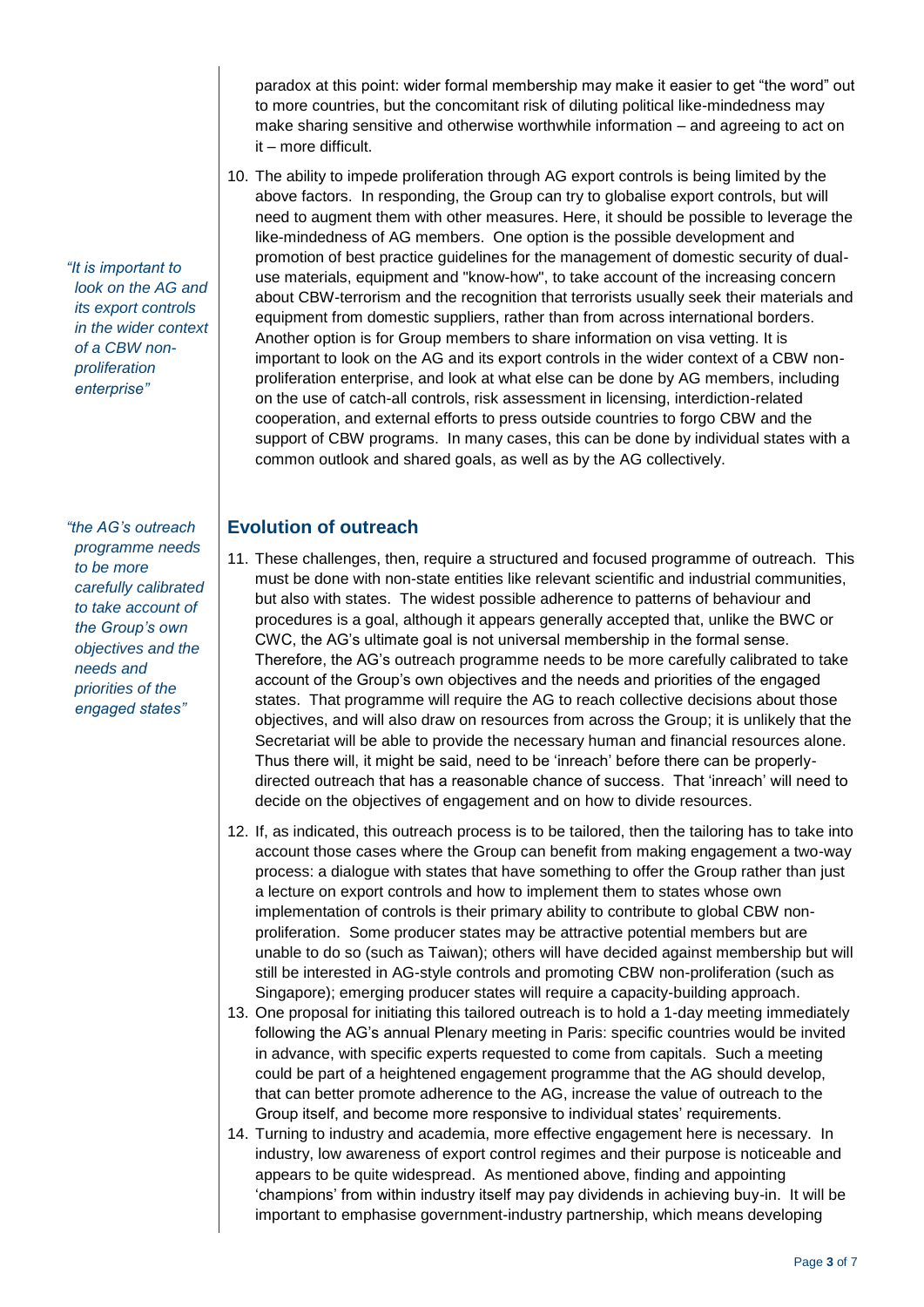*"the scope for collective AG engagement with industry is limited, and the onus for engagement probably lies with individual members"*

*"The control lists should be regarded as living documents and need to be responsive to new developments"*

personal and institutional relationships so that governments become part of the network within which industry operates, and also to phrase the approach in ways that are likely to resonate with industry: for example, by emphasising corporate social responsibility as inclusive of non-proliferation. Encouraging CEOs to make statements on this ought to help awareness cascade further down into each firm.

- 15. In contrast to the outreach process on states, the scope for collective AG engagement with industry is limited, and the onus for engagement probably lies with individual members who will need to conduct outreach to their own domestic producers. This does not mean that the process will inevitably be limited to state borders, however. Governments are national, but industries are increasingly multinational, and developing a community of practice in each AG country's domestic industry will spread internationally. Again, resources are likely to be important, as the costs of an engagement process can be high enough for some AG members to find it prohibitive.
- 16. Whatever lack of awareness exists in industry, industry does nonetheless have a consciousness of their operative effects because of the presence of export licensing laws. Even this partial consciousness does not appear to exist in academia, where individuals and institutions involved with dual-use chemical and biological materials and technology do not see themselves as potential targets of proliferators or even as engaged in inherently risky activity. In consequence they tend to be very resistant to these controls. One way to negotiate around this can be to ask line government departments such as public health agencies to relay the message about export controls and the need for dual-use awareness. The message will be more credible and thus more likely to find a receptive audience if it comes from a scientific colleague with a background in research.

#### **Control lists**

- 17. The role of information and intelligence sharing also arises when considering the future of AG control lists. The lists should be regarded as living documents and need to be responsive to new developments. Catch-all controls are one way of keeping up with such new or unforeseen developments. However, making catch-all controls work effectively generally requires sharing intelligence to spot dangers. This can be done more effectively between AG members, but it can become at once more pressing and more difficult when applied to non-AG members. More pressing because beefing up awareness of these controls is necessary with non-AG members, but more difficult because the intelligence required to really make them work is much harder to share outside the Group.
- 18. This role of intelligence in highlighting dangers and triggering better use of catch-all controls raises the prospect of how far it is possible to implement state-specific export controls. Proponents argue that the AG ought not to shy away from using its intelligence to identify states that pose particular proliferation risks, and target control lists to be especially effective against these countries. Such a strategy is not without risks however. The control lists are consensus documents and as a general rule generic and universally-applicable control are better. Moreover, few states have sufficiently prominent threat profiles to make country-specific controls politically feasible.
- 19. Although amendments to control lists are usually thought of in terms of new or alternative agents, production equipment or techniques, some have argued that the AG should be ready to remove items as well as add them given how widespread some pathogens or agents have become. It might be possible to employ a two-stage process here, involving transfer of such materials and production equipment into a 'warning list'. Removal should however be done only on non-proliferation merits, and it is worth keeping in mind that the control lists are no longer only for Group members but for nonmembers as well.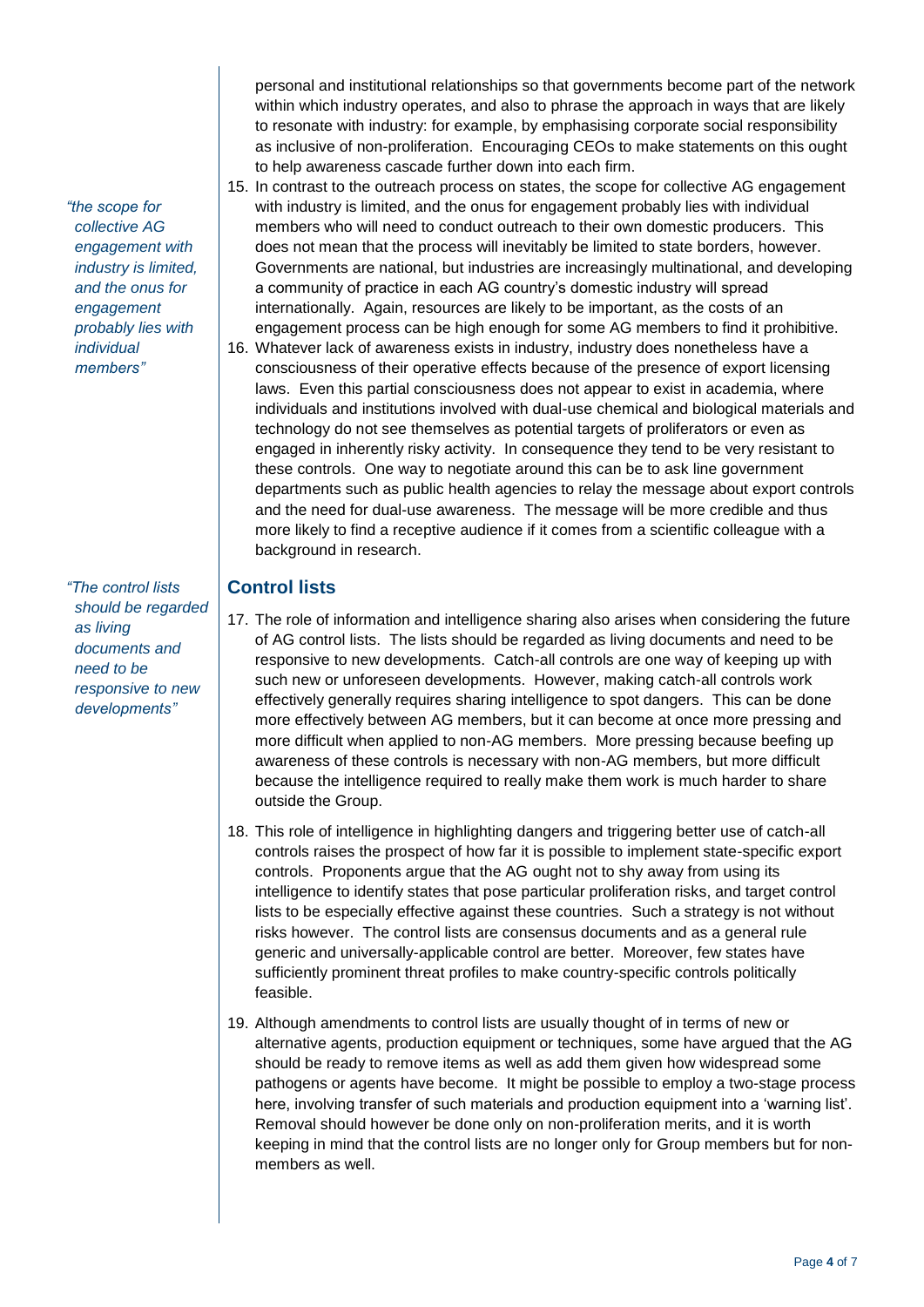## **Membership and outreach**

- 20. A common theme thus far has been the relationship between members and nonmembers of the AG. The question of whether, and to what extent, membership is the right vehicle for increasing the Group's effectiveness is an important one, as is the corollary of whether formal expansion versus soft expansion is the right vehicle for expansion. The necessity for soft expansion appears to be widely agreed upon, however, leaving the question of when, how and why to expand formally, along with difficult and sensitive questions about the consequences.
- 21. The potential benefits of formal expansion are the inclusion of major producer states such as Russia, China and India, and the improvement of geopolitical balance in the AG and thereby the rectifying of the lingering claim that it remains a cartel or a rich/Western state's club. Moreover, a number of states have formally requested membership, and keeping them waiting indefinitely could be a deterrent to them and to potential other members, as well as again reinforcing the perception of elitism.
- 22. Countering these arguments, those advocating caution on formal expansion tend to focus on the potential consequences for AG cohesion and ability to act collectively. They also point to the difficult choice between making the AG inclusive and thus politically non-controversial, and maintaining its effectiveness irrespective of accusations of elitism.
- 23. Any group that expands its numbers will almost inevitably find it harder to reach consensus, but concerns about AG expansion usually highlight its current likeminded membership as a source of cohesion and as something that should not be diluted without good reason. 'Like-mindedness' is hard to quantify, and even harder to use as a membership criterion. Nonetheless, the fact that something is more easily recognised than described is not a reason to dismiss it altogether. In the AG context, like-mindedness can generally be thought of a broadly-aligned views and priorities in the wider non-proliferation arena. Herein may lie problems with new members who may claim to share current AG member views on the relatively narrow topic of export controls, but diverge sharply when it comes to the BWC and CWC. This does raise the question of identity – of the AG as purely an export control mechanism or as a politically-allied group on non-proliferation – that is mentioned above.
- 24. Currently, formal expansion does not appear to be regarded as in need of imminent action for the AG to remain effective. At the same time it is generally recognised that some expansion could potentially be beneficial. One way forward is to take a phased approach, in which potential new members are engaged in ways that will stress-test their credentials for membership. This would possibly involve some decisions on the AG's part about which producer states are potential members and which are only candidates for soft expansion.
- 25. Expansion in the formal or soft sense has the technical rationale of improved global export controls, and the political one of improved image and legitimacy for the AG. Strategies of outreach will be different according to the type of state being engaged: those that are viewed by the Group as desirable candidates (in the long or short term) for formal membership, those with a close relationship with the AG but not formal members, those with an interest in adopting AG controls and objectives without adopting formal membership, those that have little or no production capacity but are potential transhipment states, and so on.
- 26. Outreach to other states, then, needs to be prioritised, focused and calibrated. Equally important, it must be sustained. Achieving this will be facilitated if outreach proposals to the AG Plenary make clear the reason behind the proposal, how it would be implemented, and how it would be sustained. This will enable nuance to be built into the outreach strategy, and also help prioritisation. In turn, this should help the Chair

*"Expansion in the formal or soft sense has the technical rationale of improved global export controls, and the political one of improved image and legitimacy for the AG"*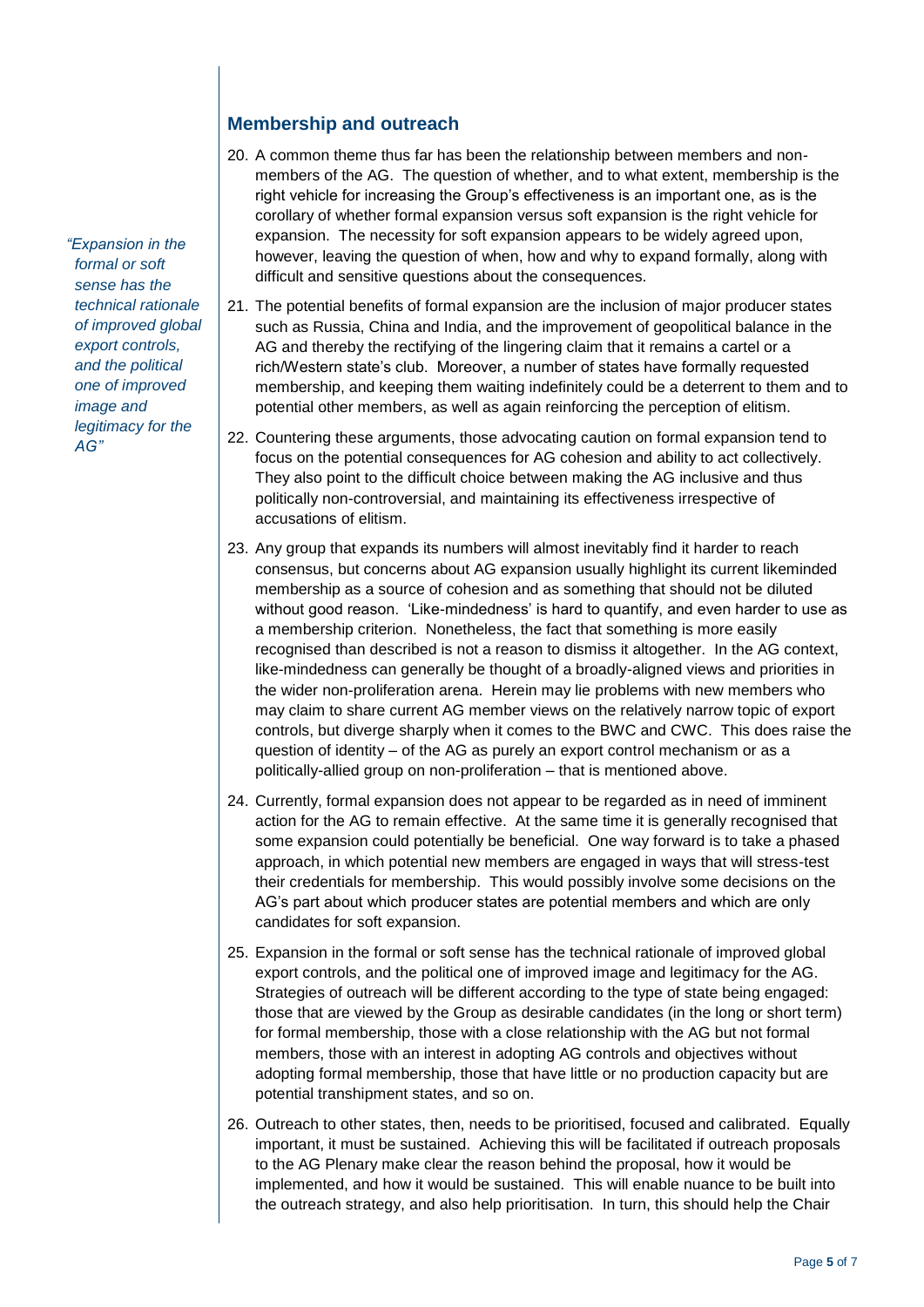direct and rationalize the Australian resources spent on outreach. Although the AG Chair and Secretariat have hitherto generally taken the lead on outreach, this should not be automatic, especially if outreach is to be sustained and not just a series of oneoff events. Australia has limited resources and moreover there may be strong political reasons, such as regional relationships and common languages, for other AG members to take the lead with and/or sustain relationships with some states. Again, this boils down to questions of calibrating the outreach strategy according to each subject state.

27. Therefore, in the run-up to the Plenary in June 2012, AG members can decide on which states they feel the AG ought to focus on in outreach, why, and how, and come to Paris prepared to make a case. Rather than simply asking for nominations, the Chair is requesting clearly-stated rationale and objectives, together with an indication of what AG members plan to contribute to a focused outreach strategy.

### **Conclusions**

Opportunities for action can be grouped into three 'baskets': outreach, substance and procedure.

#### **Outreach**

- 28. This needs to be at once more focused and more general. Better focus can be achieved by a process of prioritisation, beginning with AG members making a case for outreach, not just simply nominating states. This case needs to include the rationale and the objectives for outreach and how it is to be conducted and sustained, which should facilitate prioritisation and also help tailor the nature of approach.
- 29. Drawing up a matrix of each state's export controls, identifying where capacity needs to be developed, will help here, both in terms of AG outreach and in terms of establishing principles for guiding states before they become formal members. The outreach process will also be helped by cooperation with the Global Partnership, the BWC ISU, OPCW and UNSCR1540 Committee, which can be helpful in planning how to engage with non-member states. Contact between the AG Chair and those institutions after Plenary and Intersessional meetings will be a good start.
- 30. Outreach needs to be more general in that the responsibility, in terms of action and in human and financial resources, needs to be divided among AG members rather than being the sole or principal responsibility of the Chair and Secretariat. This will not only spread the burden more equably, but may make outreach more effective if it is being done by, for example, members with a close relationship with states that are the subject of outreach.
- 31. It is mentioned above that universal membership is not the AG's ultimate goal, and thus outreach has a wider remit than simply engaging with potential members. Nonetheless, it appears generally accepted the Group will take on some new members in the foreseeable future. This has implications for the outreach process, but there is also an internal dimension to this issue that should not be overlooked. Concerns are already being raised about the effect that expanded membership will have on AG coherence and ability to make decisions. Some concerns may prove unfounded, but others may not. A priority, then, should be given to an assessment of the likely impact of widened formal membership and how the Group's structure can be best prepared to cope with them. There may be merit in pushing ahead on evolving the AG's function and focus before other less 'likeminded' members are admitted, and putting in place a set of existing regime decisions that buffers the impact of adding new members who may be more reticent in agreeing to new such decisions in the future.

*"Developments in science and technology present new 'control points'* 

#### **Substance**

32. Developments in science and technology present new 'control points' that the AG lists, and those of other export control regimes, need to respond to. One is that of technology and equipment: low-tech workarounds are now capable of producing agents

*"Outreach needs to be at once more focused and more general"*